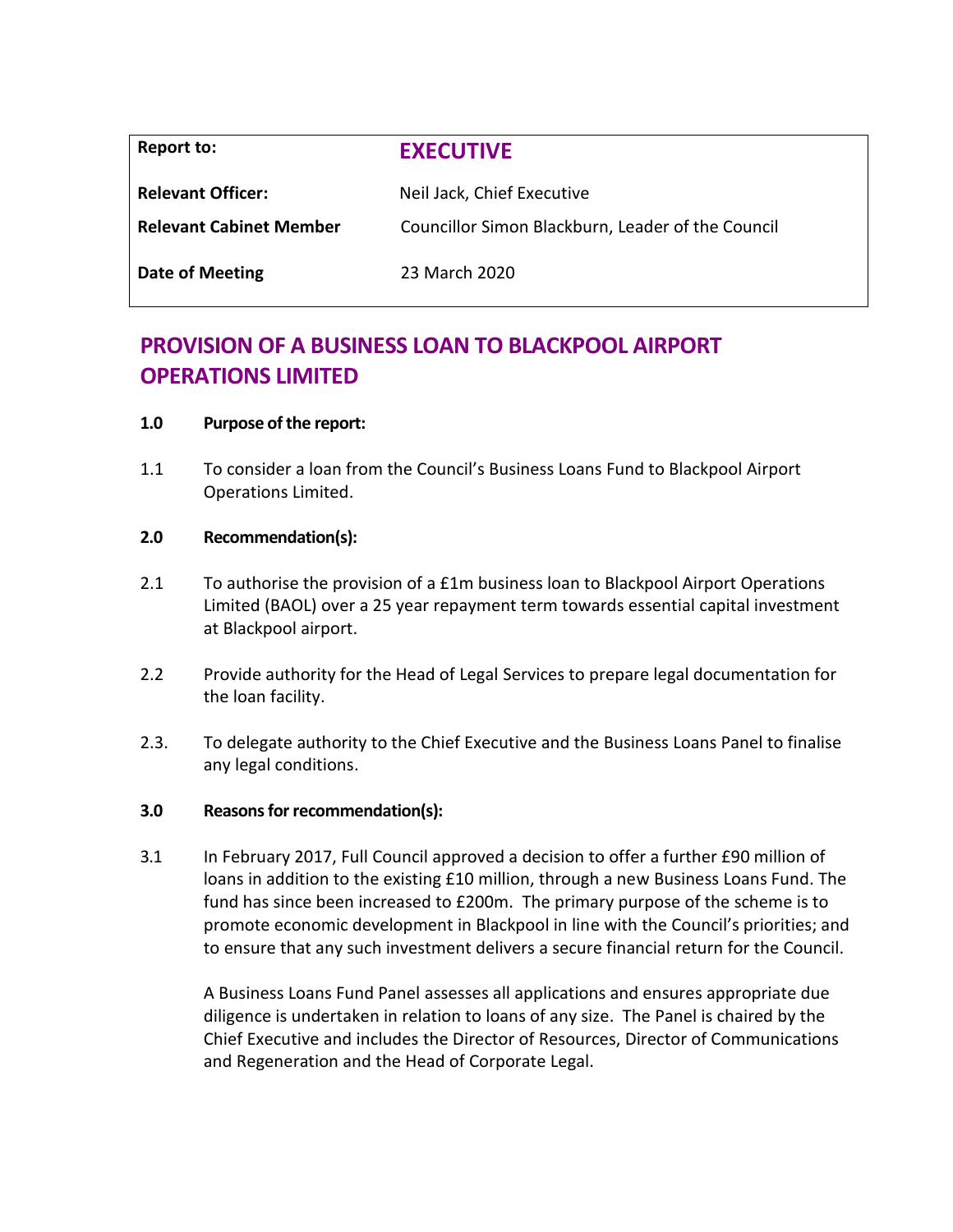In line with existing financial delegations any loan decision of £500,000 or more must be approved by the Executive, having first been appraised and recommended by the Loans Panel. The Loans Panel met on the 21 February 2020 and recommended approval of the loan to the Executive having reviewed all relevant due diligence.

- 3.2a Is the recommendation contrary to a plan or strategy adopted or approved by the Council? No
- 3.2b Isthe recommendation in accordance with the Council's approved budget? Yes
- 3.3 Other alternative options to be considered:

The alternative option would have been for the applicant to seek funding elsewhere for this development. As a wholly owned company they have chosen to apply to the Council's Loan Fund as it meets the criteria for such investment and they have followed all due diligence requests required. The Council could refuse to fund the scheme but it does meet with the Loan Fund's stated objective to promote economic development and to achieve a return on investment.

# **4.0 Council Priority:**

4.1 The relevant Council Priority is: "The economy: Maximising growth and opportunity across Blackpool".

# **5.0 Background Information**

- 5.1 The airport has a long history of ownership and underinvestment since the Council sold it in 2004 to City Hopper Airports. Blackpool Council re-acquired Blackpool Airport in 2017 to secure the future of the airport and to facilitate the large scale development of the Blackpool Airport Enterprise Zone masterplan.
- 5.2 Essential investment in capital infrastructure has been necessary to keep the airport functioning in the last year, and other investment will be necessary in future years. Early investment has been necessary to invest in basic infrastructure as well as compliance with air traffic regulations.
- 5.3 This investment required a £800,000 short term cashflow facility in 2019/20. The proposal is to now convert this into a 25 year loan with the option of an additional £200,000 facility.
- 5.4 The operating company has now approved a medium term business plan to stabilise and eventually grow the business over the next five years. Importantly this shows the ability of the company to repay a loan over the medium term.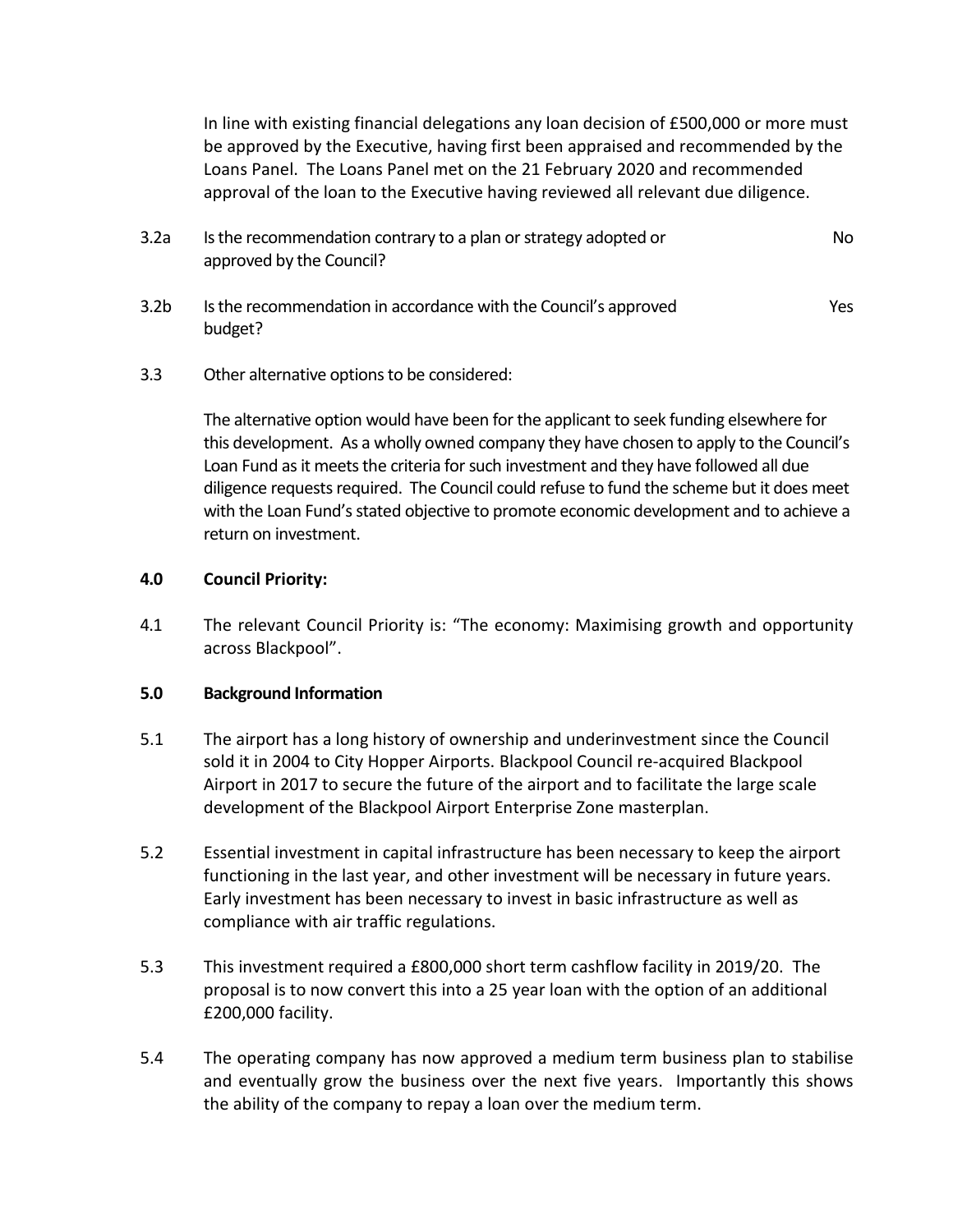5.5 Does the information submitted include any exempt information? No

# 5.6 **List of Appendices:**

None.

#### **6.0 Legal considerations:**

6.1 The Council's Legal Services has used such resources as required to carry out the appropriate level of due diligence in relation to the security for the loan and the purpose for which it is to be used.

#### **7.0 Human Resources considerations:**

- 7.1 None.
- **8.0 Equalities considerations:**
- 8.1 None.

# **9.0 Financial considerations:**

- 9.1 Loans panel has set an appropriate interest rate taking into account this is a wholly owned subsidiary.
- **10.0 Risk management considerations:**
- 10.1 The key risk relates to the ability of the applicant to repay the loan and if in default the level of security being sufficient to cover any outstanding debt.

# **11.0 Ethical considerations:**

- 11.1 None.
- **12.0 Internal/ External Consultation undertaken:**
- 12.1 The application has been reviewed internally by the Business Loans Panel and a Due Diligence Sub Group.

#### **13.0 Background papers:**

13.1 None.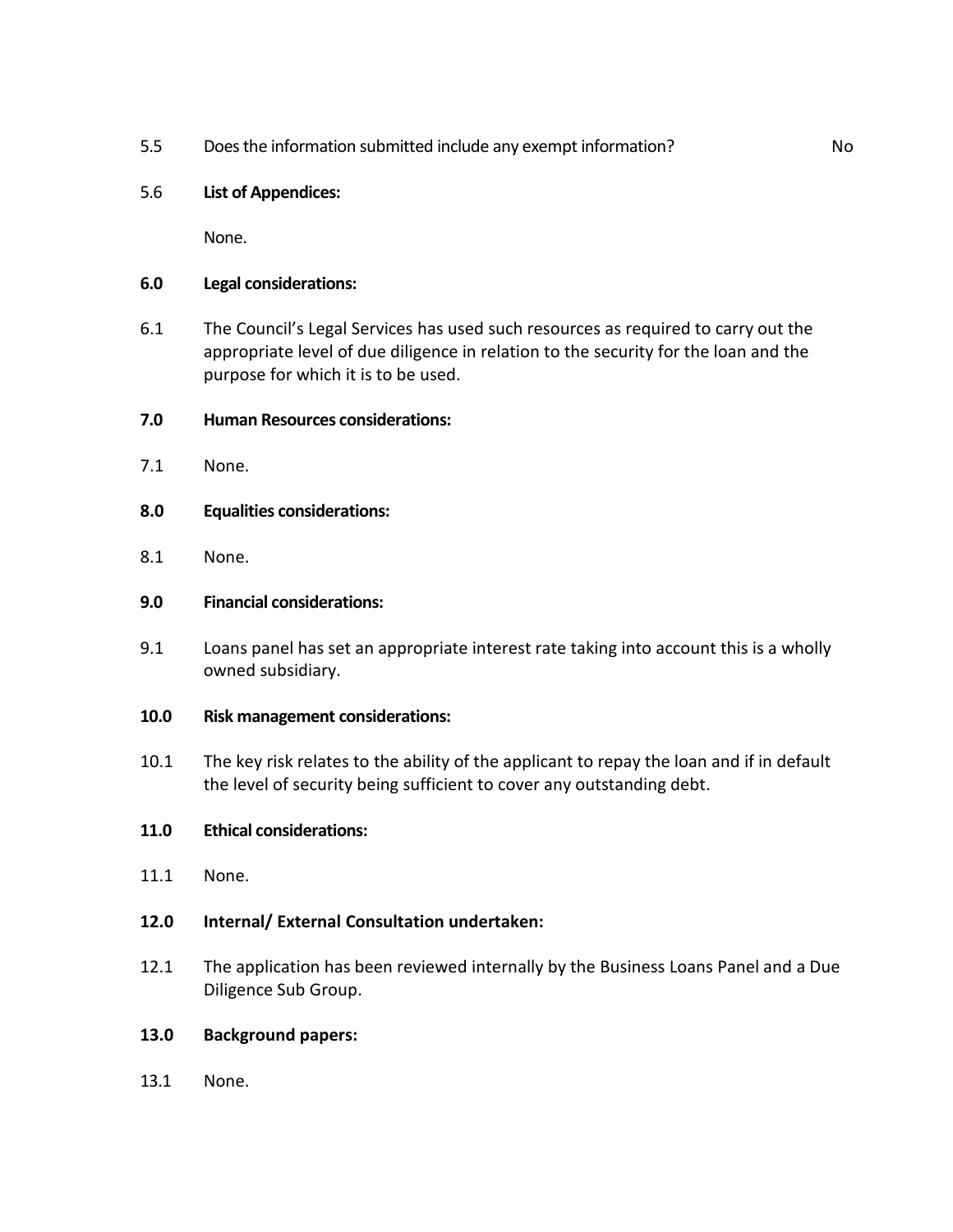#### **14.0 Key decision information**:

| 14.1 | Is this a key decision?                                                                                      | Yes    |
|------|--------------------------------------------------------------------------------------------------------------|--------|
| 14.2 | If so, Forward Plan reference number:                                                                        | 2/2018 |
| 14.3 | If a key decision, is the decision required in less than five days?                                          | No     |
| 14.4 | If yes, please describe the reason for urgency:                                                              |        |
|      |                                                                                                              |        |
| 15.0 | <b>Call-in information:</b>                                                                                  |        |
| 15.1 | Are there any grounds for urgency, which would cause this decision to<br>be exempt from the call-in process? | No.    |
| 15.2 | If yes, please give reason:                                                                                  |        |

# **TO BE COMPLETED BY THE HEAD OF DEMOCRATIC GOVERNANCE**

| 16.0 | <b>Scrutiny Committee Chairman (where appropriate):</b> |               |                |  |
|------|---------------------------------------------------------|---------------|----------------|--|
|      | Date informed:                                          | 13 March 2020 | Date approved: |  |

- **17.0 Declarations of interest (if applicable):**
- 17.1
- **18.0 Executive decision:**
- 18.1
- 18.2 **Date of Decision:**